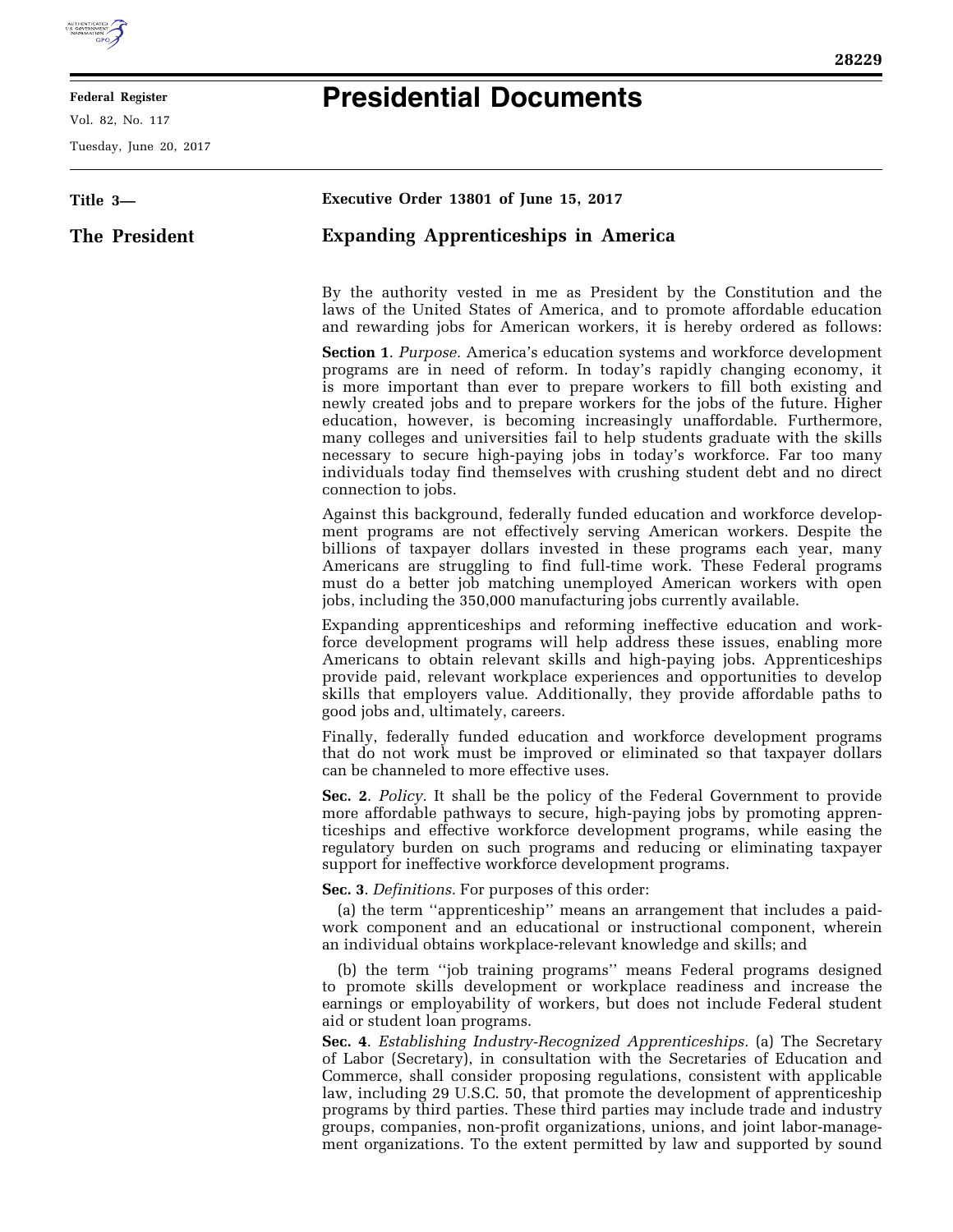policy, any such proposed regulations shall reflect an assessment of whether to:

(i) determine how qualified third parties may provide recognition to highquality apprenticeship programs (industry-recognized apprenticeship programs);

(ii) establish guidelines or requirements that qualified third parties should or must follow to ensure that apprenticeship programs they recognize meet quality standards;

(iii) provide that any industry-recognized apprenticeship program may be considered for expedited and streamlined registration under the registered apprenticeship program the Department of Labor administers;

(iv) retain the existing processes for registering apprenticeship programs for employers who continue using this system; and

(v) establish review processes, consistent with applicable law, for considering whether to:

(A) deny the expedited and streamlined registration under the Department of Labor's registered apprenticeship program, referred to in subsection (a)(iii) of this section, in any sector in which Department of Labor registered apprenticeship programs are already effective and substantially widespread; and

(B) terminate the registration of an industry-recognized apprenticeship program recognized by a qualified third party, as appropriate.

(b) The Secretary shall consider and evaluate public comments on any regulations proposed under subsection (a) of this section before issuing any final regulations.

**Sec. 5**. *Funding to Promote Apprenticeships.* Subject to available appropriations and consistent with applicable law, including 29 U.S.C. 3224a, the Secretary shall use available funding to promote apprenticeships, focusing in particular on expanding access to and participation in apprenticeships among students at accredited secondary and post-secondary educational institutions, including community colleges; expanding the number of apprenticeships in sectors that do not currently have sufficient apprenticeship opportunities; and expanding youth participation in apprenticeships.

**Sec. 6**. *Expanding Access to Apprenticeships.* The Secretaries of Defense, Labor, and Education, and the Attorney General, shall, in consultation with each other and consistent with applicable law, promote apprenticeships and pre-apprenticeships for America's high school students and Job Corps participants, for persons currently or formerly incarcerated, for persons not currently attending high school or an accredited post-secondary educational institution, and for members of America's armed services and veterans. The Secretaries of Commerce and Labor shall promote apprenticeships to business leaders across critical industry sectors, including manufacturing, infrastructure, cybersecurity, and health care.

**Sec. 7**. *Promoting Apprenticeship Programs at Colleges and Universities.*  The Secretary of Education shall, consistent with applicable law, support the efforts of community colleges and 2-year and 4-year institutions of higher education to incorporate apprenticeship programs into their courses of study.

**Sec. 8**. *Establishment of the Task Force on Apprenticeship Expansion.* (a) The Secretary shall establish in the Department of Labor a Task Force on Apprenticeship Expansion.

(b) The mission of the Task Force shall be to identify strategies and proposals to promote apprenticeships, especially in sectors where apprenticeship programs are insufficient. The Task Force shall submit to the President a report on these strategies and proposals, including:

(i) Federal initiatives to promote apprenticeships;

(ii) administrative and legislative reforms that would facilitate the formation and success of apprenticeship programs;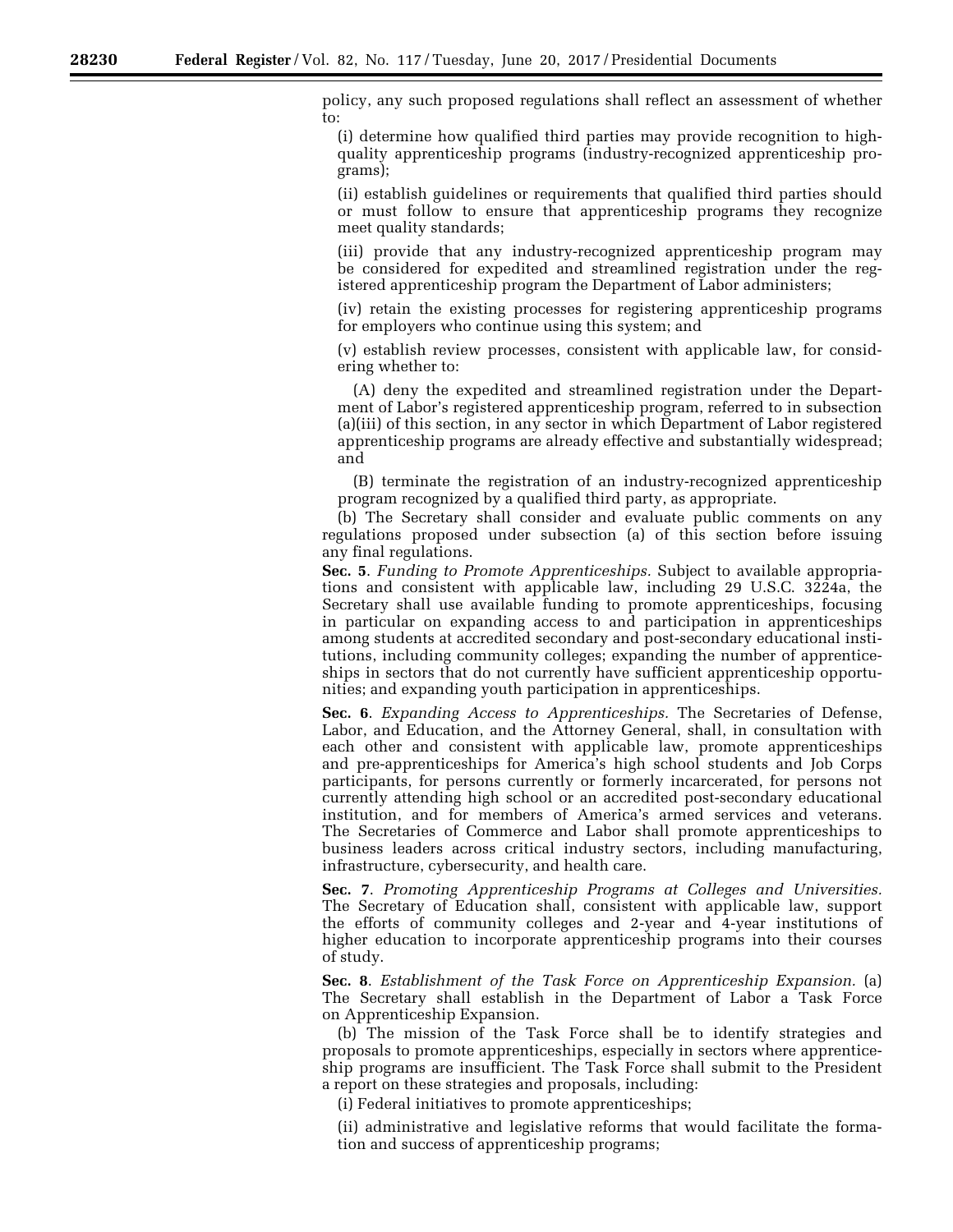(iii) the most effective strategies for creating industry-recognized apprenticeships; and

(iv) the most effective strategies for amplifying and encouraging privatesector initiatives to promote apprenticeships.

(c) The Department of Labor shall provide administrative support and funding for the Task Force, to the extent permitted by law and subject to availability of appropriations.

(d) The Secretary shall serve as Chair of the Task Force. The Secretaries of Education and Commerce shall serve as Vice-Chairs of the Task Force. The Secretary shall appoint the other members of the Task Force, which shall consist of no more than twenty individuals who work for or represent the perspectives of American companies, trade or industry groups, educational institutions, and labor unions, and such other persons as the Secretary may from time to time designate.

(e) Insofar as the Federal Advisory Committee Act, as amended (5 U.S.C. App.), may apply to the Task Force, any functions of the President under that Act, except for those of reporting to the Congress, shall be performed by the Chair, in accordance with guidelines issued by the Administrator of General Services.

(f) Members of the Task Force shall serve without additional compensation for their work on the Task Force, but shall be allowed travel expenses, including per diem in lieu of subsistence, to the extent permitted by law for persons serving intermittently in the Government service (5 U.S.C. 5701– 5707), consistent with the availability of funds.

(g) A member of the Task Force may designate a senior member of his or her organization to attend any Task Force meeting.

(h) The Task Force shall terminate 30 days after it submits its report to the President.

**Sec. 9**. *Excellence in Apprenticeships.* Not later than 2 years after the date of this order, the Secretary shall, consistent with applicable law, and in consultation with the Secretaries of Education and Commerce, establish an Excellence in Apprenticeship Program to solicit voluntary information for purposes of recognizing, by means of a commendation, efforts by employers, trade or industry associations, unions, or joint labor-management organizations to implement apprenticeship programs.

**Sec. 10**. *Improving the Effectiveness of Workforce Development Programs.*  (a) Concurrent with its budget submission to the Director of the Office of Management and Budget (OMB), the head of each agency shall submit a list of programs, if any, administered by their agency that are designed to promote skills development and workplace readiness. For such programs, agencies shall provide information on:

(i) evaluations of any relevant data pertaining to their effectiveness (including their employment outcomes);

(ii) recommendations for administrative and legislative reforms that would improve their outcomes and effectiveness for American workers and employers; and

(iii) recommendations to eliminate those programs that are ineffective, redundant, or unnecessary.

(b) The Director of OMB shall consider the information provided by agencies in subsection (a) of this section in developing the President's Fiscal Year 2019 Budget.

(c) The head of each agency administering one or more job training programs shall order, subject to available appropriations and consistent with applicable law, an empirically rigorous evaluation of the effectiveness of such programs, unless such an analysis has been recently conducted. When feasible, these evaluations shall be conducted by third-party evaluators using the most rigorous methods appropriate and feasible for the program, with preference given to multi-site randomized controlled trials.